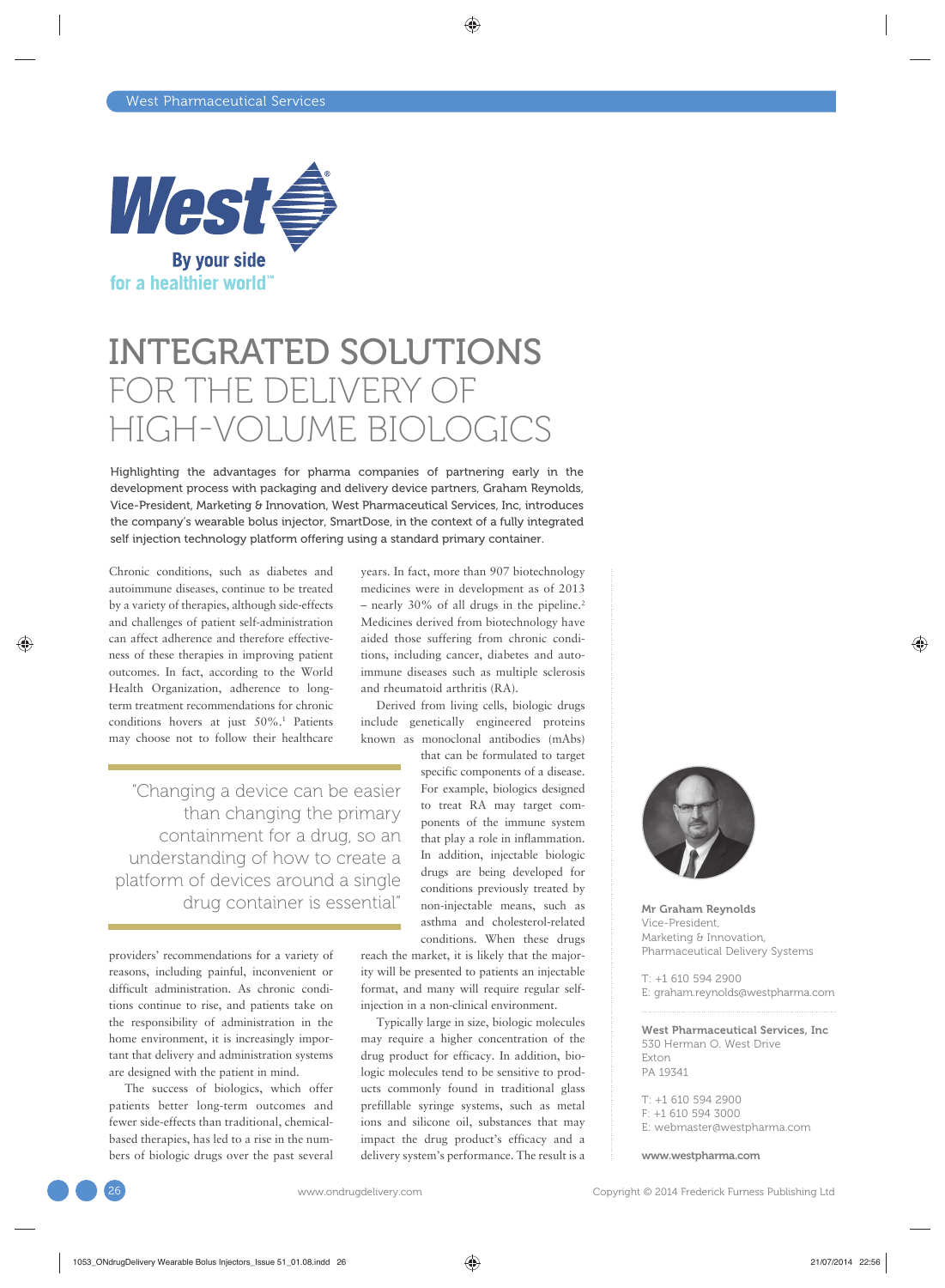drug product whose viscosity is significantly higher than currently approved self-injected products. In a traditional system, such high viscosity may require clinical administration, multiple dosing or more frequent injections, which can be less convenient for the patient.

Many biologics in use today are administered via intravenous (IV) infusion in an acute care setting. However, trends toward self-injection and home care have increased the demand for products that are easily injected by patients or caregivers in a home setting. At present there are several approved biologic products intended for selfinjection by patients, such as Johnson and Johnson's Simponi® (golimumab), Amgen's Enbrel® (etanercept), and Abbvie's Humira® (adalimumab). These injections are typically designed for delivery into the subcutaneous space, require a relatively low dose for efficacy and have a reduced risk of life-threatening adverse reactions. Both Simponi and Humira are packaged in 1 ml "long" prefilled syringes and dosed on a weekly, semi-monthly or monthly basis, depending on the patient's particular indication. Delivery of the medication can be via manual injection from the prefilled syringe, or by incorporating the syringe into a disposable auto-injector.

As pharmaceutical companies create and clinically test large-molecule antibodies for new therapeutics that may require larger doses given over a longer period of time, packaging and delivery challenges can arise.

#### DESIGNING A SUCCESSFUL INTEGRATED SYSTEM

While the primary focus of most pharmaceutical companies is on the drug product itself, early collaboration with a packaging and device partner during the lengthy development stages can result in a delivery system that meets the needs of both the drug and the patient. Research and development for a biologic drug product can typically last as long at 15 years and cost as much as US\$1.2 billion  $(\text{\pounds}0.7 \text{ billion})$ .<sup>3</sup> So, when the product reaches the market, the originator may have only a few years remaining on the patent. Often, the delivery system is considered during the final stages of development. If the drug product cannot be effectively stored or reacts chemically with the containment materials, or if the system does not function well with a high-viscosity drug or is not a good fit for the intended audience, issues may arise can be costly for the manufacturer.

Since a drug product cannot be effective if the patient does not adhere to therapeutic recommendations, easy to use, safe and effective integrated delivery systems are an essential part of any drug product. A successful integrated delivery system should combine the following four key elements:

- 1) **The needs of the patient, caregiver and healthcare professional:** Clinical benefit, as well as the ease-of-use and ability to adhere to a treatment schedule, should be considered.
- 2) **The drug:** A drug product must provide effective treatment in an appropriate form that enables effective administration with an optimum delivery rate and frequency.
- 3) **A primary containment system:** The drug must be held in a container that maintains effectiveness, safety and optimum quality over a period of time.
- 4) **A delivery device or system:** The drug should be compatible with the containment system and designed to enhance the drug delivery experience for the patient or caregiver.

By collaborating with a packaging and device partner early in the development process, pharmaceutical and biotech companies can design and develop an integrated system that can help bring the four elements of effective delivery system together sooner. This will help to ensure that the biologic drug product reaches the market in a delivery system that not only helps to protect the drug product's efficacy, but will also help a patient adhere to treatment during any part of the therapeutic lifecycle.

#### UNDERSTANDING PATIENT NEEDS

To create an effective and easy-to-use delivery system, the patient-use cycle must be considered early in the development process. From initial diagnosis to long-term adherence, the patient passes through a variety of emotional and physical phases. Human factors testing can help establish the emotional and physical needs of patients at each stage of their therapeutic journey. For example, upon initial diagnosis, a patient may be frightened and unsure of the delivery mechanism, and may require guidance from a healthcare professional to deliver the prescribed dose. Delivery systems for a person at this stage should be designed to ease that burden of fear by being simple to use and intuitive in design. It should also provide clear indications that the dose has been delivered successfully.

As the patient learns to cope with the condition, other factors such as accessibility and portability may rise in importance. At this stage, an auto-injector, pen device or cartridge-based system may offer more convenience. Patients who must be on long-term therapies often find their own level of comfort through varying degrees of drug delivery control. Many may be comfortable determining their own rate or angle of injection with a prefilled syringe system, while others prefer the speed and simplicity of an auto-injector.

Offering delivery choices to the patient may help to ensure adherence at any stage of the patient's therapeutic journey. Currently, Rebif® (interferon beta-1a), a self-injection therapy for relapsing multiple sclerosis from Merck Serono, offers the same drug packaged in a variety of different systems. Such options provide the patient with a choice of delivery methods based on comfort level. Rebif is available as a stand-alone syringe for those comfortable with self-injection. It is also available in either a disposable or reusable auto-injector system.

There is no "one-size-fits-all" device or system for patients suffering from chronic conditions, so a variety of choices for selfinjection may soon become the norm for many biologic therapies. Early-stage planning for such choices can help pharmaceutical companies select materials for containment that can be used for multiple options. Changing a device can be easier than changing the primary containment for a drug, so an understanding of how to create a platform of devices around a single drug container is essential.

#### EVOLVING TECHNOLOGY FOR INTEGRATED DELIVERY SYSTEMS

As the biologic market has grown, so too has the use of prefillable syringe and cartridge systems, moving from 3.1 billion units in 2012 to an expected 4.7 billion in 2016.4 Such systems offer convenience and ease of use. Many biologics in the pipeline will require high dose-volumes, and patients who require long-term treatment may prefer options that allow for higher doses to be given over longer periods. Since cyclic olefin polymers can be molded into a variety of shapes and designs, unique systems with larger fill volumes and tighter dimensional tolerance can be used while still remaining compatible with established filling technologies.

Proprietary systems, including West's SmartDose® electronic wearable injector\*, are being developed to aid patients with selfadministration. The SmartDose system, which features a drug containment system based on a Daikyo Crystal Zenith® cyclic olefin polymer cartridge and Flurotec® plunger, designed specifically to hold high-volume doses of sensitive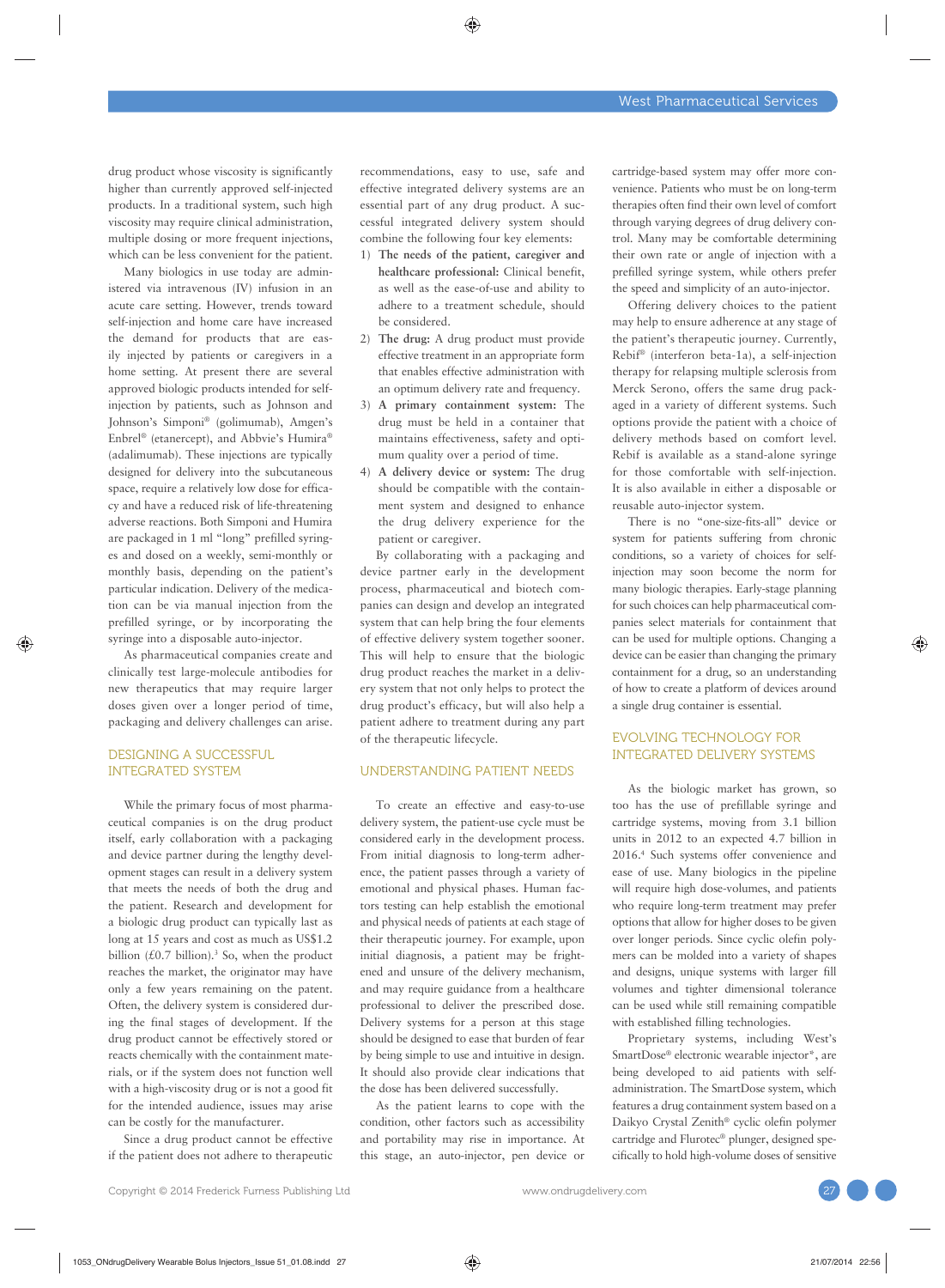

Figure 1: West's SmartDose® electronic wearable injector provides a solution for the challenge of delivering a large dose of a drug product.

biologics, offers a subcutaneous, programmable electronic injection system that adheres to the skin and can deliver the drug over time (see Figures 1-3). User interfaces such as electronic indicators optimised through human factors studies can aid in patient adherence and caregiver monitoring.

The SmartDose system is an excellent example of the balance between an effective drug containment system and a user-friendly delivery system. The SmartDose system has been designed for ease of use and patient comfort, while facilitating the delivery of innovative drug products.

The SmartDose system meets a need for high-volume subcutaneous delivery of viscous or sensitive drug products, which may require longer injections times. The use of a Crystal Zenith cartridge offers the ability to deliver a higher dose using an option based on quality, stability and performance considerations. The flexibility of Crystal Zenith



Figure 2: SmartDose® uses a Daikyo Crystal Zenith® cartridge that is filled by the pharmaceutical company using conventional filling equipment, and is easily inserted into the injector by the patient.

allows it to be optimised for use with the SmartDose system and makes it possible to use this technology for the next generation of self-administered protein-based drugs.

In 2013, West completed a preliminary study of its SmartDose wearable patch injection system, which incorporates a Daikyo Crystal Zenith cartridge. The study evaluated multiple attributes of the technology and subjects' experience with the self-application process.

The June 2013 study, entitled: "First-in-Man, Single Center, Open, Two Periods, Self-Application clinical Study to Evaluate the Safety, performance and tolerability of SmartDose 2.5 using Saline in Healthy Subjects at Two Delivery Rates," was conducted in Israel. This milestone, following extensive scale-up and validation of the system, has helped to confirm the readiness of the system to support customers' clinical studies with their drug product, and will help



Figure 3: The SmartDose® electronic wearable injector fulfills a need for high-volume subcutaneous delivery of modern biologics, which may require longer injection times.

ensure the optimum speed to market. West is continuing our "By your side" philosophy by working closely with several pharmaceutical companies that are currently performing drug stability studies in the Crystal Zenith cartridge, and evaluation of the system.

Early collaborations between pharmaceutical manufacturers and packaging experts can help to create a platform of delivery options for patients. While the drug development journey may be long and expensive, the patient journey can last a lifetime. To ensure adherence and brand loyalty throughout that journey, pharmaceutical manufacturers should consider delivery alternatives as early as possible. By working with an integrated packaging and delivery system partner from R&D stages through commercialisation and beyond, the biopharmaceutical manufacturer can present patients with options that will last a lifetime and encourage adherence for as long as the patient requires medication.

#### **REFERENCES**

- *1. World Health Organization, "Adherence to Long-Term Therapies – Evidence for Action," 2003. (www. who.int/chp/knowledge/publications/ adherence\_full\_report.pdf, accessed on April 4, 2014.)*
- *2. PhRMA, "2013 Report: Medicines in Development – Biologics". (ww.phrma. org/sites/default/files/pdf/biologics2013. pdf, accessed on April 4, 2014.)*
- *3. PhRMA slide pack "Biopharmaceuticals in Perspective".*
- *4. "Injectable Drug Delivery Through 2016," Greystone Research Associates.*

*\* For investigational use only by our pharmaceutical and biotechnology development partners. West seeks partners for its SmartDose® injector technology platform. This platform is intended to be used as integrated systems with drug filling and final assembly completed by the pharmaceutical/biotechnology company.*

Daikyo Crystal Zenith® is a registered trademark of Daikyo Seiko, Ltd.

Daikyo Crystal Zenith and FluroTec technologies are licensed from Daikyo Seiko, Ltd.

ConfiDose® and FluroTec® are registered trademarks of West Pharmaceutical Services, Inc, in the US and other jurisdictions.

SmartDose® is a registered trademark of Medimop Medical Projects Ltd., a subsidiary of West Pharmaceutical Services, Inc.